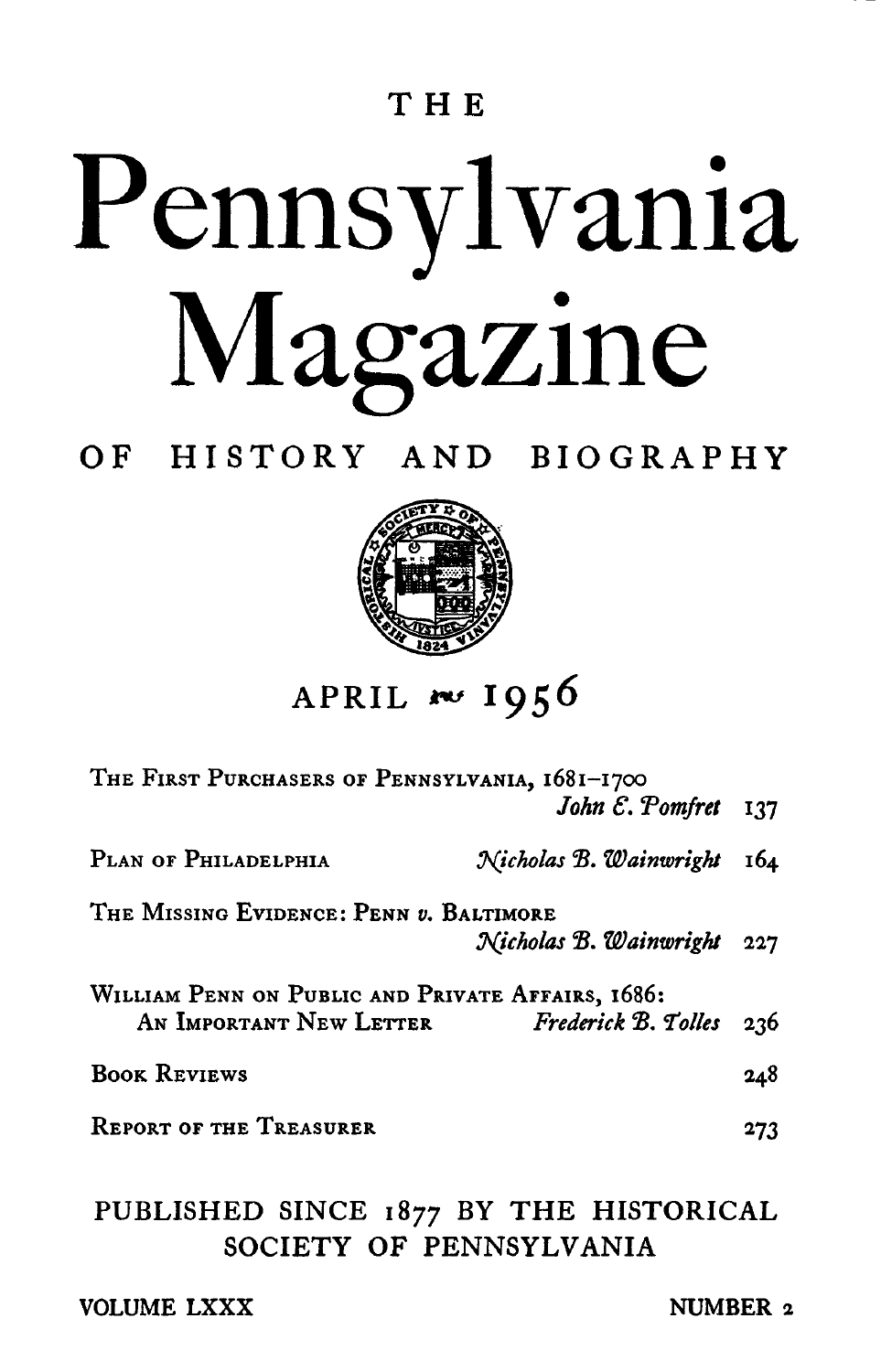### **BOOK REVIEWS**

|                                                                                                                     | <b>PAGE</b> |
|---------------------------------------------------------------------------------------------------------------------|-------------|
| THISTLETHWAITE, The Great Experiment. An Introduction to the History of<br>the American People, by Harry M. Tinkcom | 248         |
| AMES, ed., County Court Records of Accomack-Northampton, Virginia, 1632-<br>1640, by Francis L. Berkeley, Jr.       | 249         |
| DILL, Governor Tryon and His Palace, by William Bell Clark                                                          | 251         |
| CHALMERS, Joseph Brant: Mohawk, by Milton W. Hamilton                                                               | 252         |
| RUTLAND, The Birth of the Bill of Rights, 1776-1791, by Elisha P. Douglass                                          | 254         |
| LABAREE and BELL, eds., Mr Franklin. A Selection from His Personal Letters,<br>by Lois V. Given                     | 255         |
| PERKINS, The First Rapprochement: England and the United States, 1795–<br>1805, by Harold B. Hancock                | 256         |
| HAMLIN, Benjamin Henry Latrobe, by Robert C. Smith                                                                  | 257         |
| WENTZ, A Basic History of Lutheranism in America, by Carl T. Smith                                                  | 260         |
| Wusr, Zion in Baltimore, 1755-1955, by Henrietta Krone Armstrong                                                    | 261         |
| ALEXANDER, Ho! For Cape Island, by J. Harcourt Givens                                                               | 262         |
| RANDALL and CURRENT, Lincoln, The President: Last Full Measure, by Roy<br>F. Nichols                                | 263         |
| THOMAS, ed., Three Years With Grant As Recalled by War Correspondent<br>Sylvanus Cadwallader, by Kent Packard       | 264         |
| KORNGOLD, Thaddeus Stevens: A Being Darkly Wise and Rudely Great, by<br>James A. Barnes                             | 266         |
| HOFSTADTER, The Age of Reform, from Bryan to F.D.R., by Richard W.<br>Leopold                                       | 267         |
| SHANNON, The Socialist Party of America: A History, by Louis Filler                                                 | 268         |
| <b>BISBEE, Place Names in Burlington County, New Jersey</b>                                                         | 270         |
| CONNER and DEVALINGER, Delaware's Role in World War II, 1940-1946                                                   | 271         |
| <b>SPRUANCE, Delaware Stays in the Union</b>                                                                        | 271         |
| Jewish Americana                                                                                                    | 272         |
|                                                                                                                     |             |

**THE PENNSYLVANIA MAGAZINE OF HISTORY AND BIOGRAPHY is published each quarter in** January, April, July and October by THE HISTORICAL SOCIETY OF PENNSYLVANIA, 1300 Locust Street, Philadelphia 7. Yearly subscription, \$3.75; single numbers \$1.25. Communi**cations should be addressed to the Editor. The Editors do not assume responsibility for statements of fact or of opinion made by contributors.**

**Entered as second-class matter March 1, 1889, at the Post Office at Philadelphia, Pennsylvania, under act of March 3, 1879.**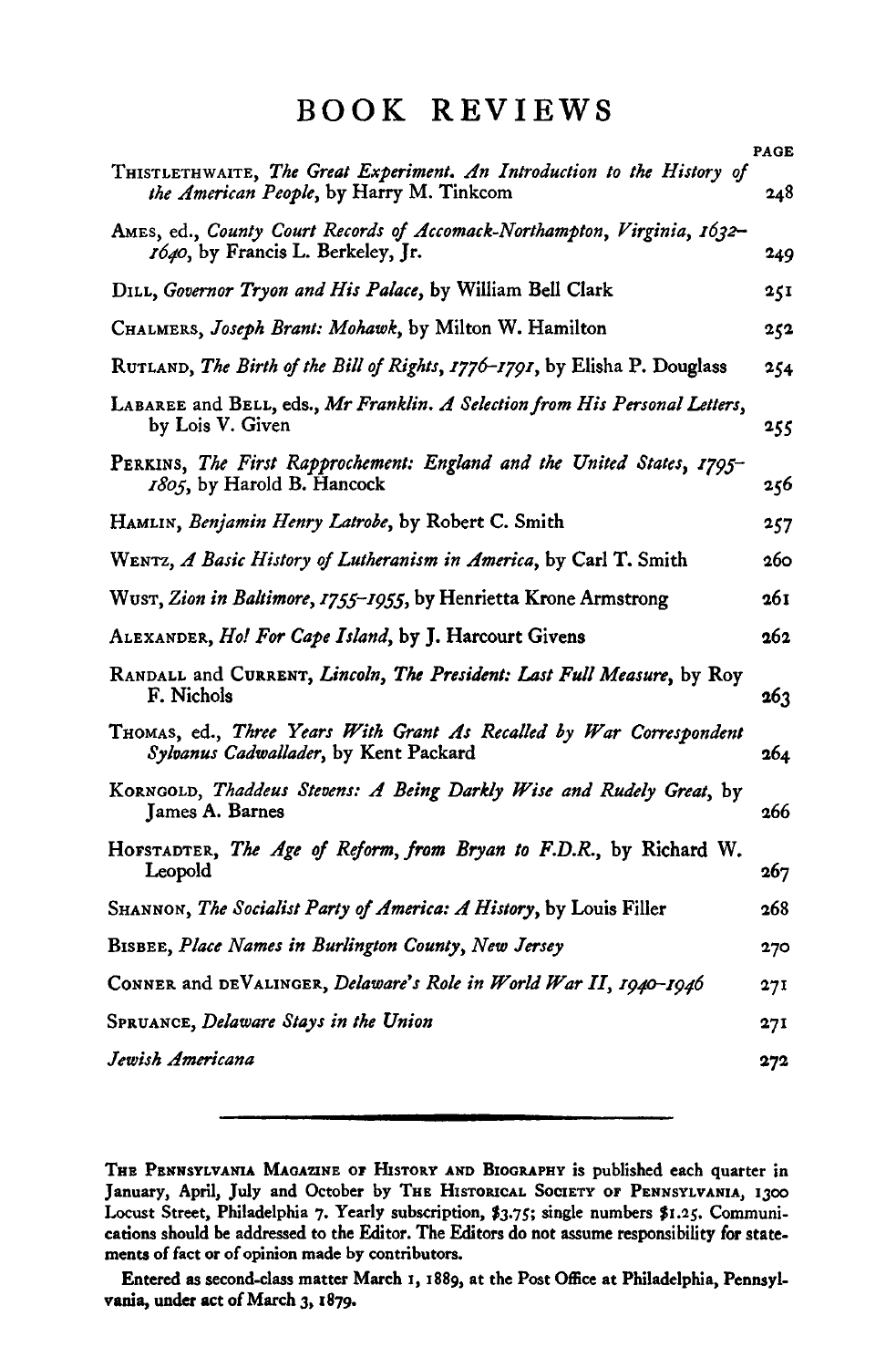### **THE**

## PENNSYLVANIA MAGAZINE

### **OF HISTORY AND BIOGRAPHY**

| VOLUME<br>LXXX | April, 1956 | NO. 2 |
|----------------|-------------|-------|
|----------------|-------------|-------|

#### **EIGHTIETH YEAR OF PUBLICATION**

*Publications Committee*

*LXXX*

ROY F. NICHOLS BOIES PENROSE

**CONYERS READ FREDERICK B. TOLLES**

**R. NORRIS WILLIAMS, 2ND**

တ္စ

*Editor*

**NICHOLAS B. WAINWRIGHT**

B

*Associate Editor* **LOIS V. GIVEN**